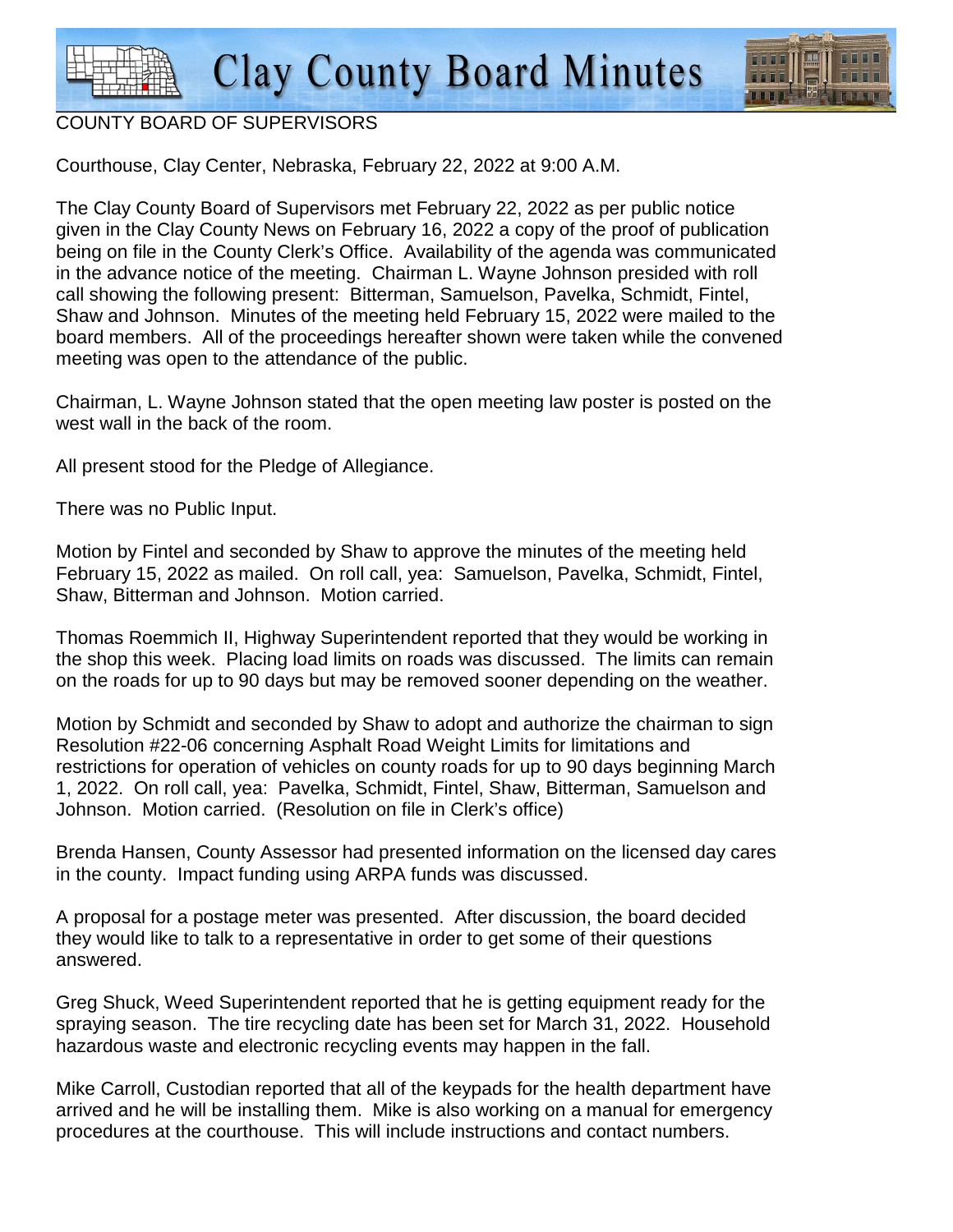

LeAnn Jochum, Deputy Director South Central Economic Development District presented information on statewide broadband needs. There will be a statewide event to collectively seek solutions for improved broadband service on March 21, 2022. The South Central Economic Development Districts annual report for 2021 was also presented.

Robin Gilbert, County Treasurer discussed the bank accounts that are being used or have been used in the past by the county attorney's office. Robin explained the status of the accounts and the purpose of them. This will be discussed again in March.

Jeff Franklin, County Sheriff reported on the amount being charged by other counties that hold inmates for other entities. After discussion, it was decided to increase the rate Clay County charges.

Motion by Fintel and seconded by Schmidt to set the daily rate for holds in the Clay County jail from other counties at \$65.00 beginning March 1, 2022. On roll call, yea: Schmidt, Fintel, Shaw, Bitterman, Samuelson, Pavelka and Johnson. Motion carried.

Tim Lewis, Emergency Manager reported that he was getting caught up and closing out old projects. Windstream does not have the contract for the next generation 911. This service is moving to an internet-based service and Clay County already has that capability so the county should be ready when the switch over happens.

Because there has not been enough revenue collected to pay all the bills for the Weed and Road Funds, it was decided to transfer funds from the Inheritance Tax.

Motion by Schmidt and seconded by Pavelka to adopt Resolution #22-07 to transfer \$2,000.00 from the Inheritance Tax Fund to the Weed Fund and \$29,000.00 to the Road Fund as loans to be paid back if/when funds are available. On roll call, yea: Fintel, Shaw, Bitterman, Samuelson, Pavelka, Schmidt and Johnson. Motion carried. (resolution on file in the Clerk's office)

The claims were distributed for review and discussion.

Motion by Bitterman and seconded by Samuelson to approve the claims that were presented and authorize the County Clerk to pay from the appropriate funds. On roll call, yea: Shaw, Bitterman, Samuelson, Pavelka, Schmidt, Fintel and Johnson. Motion carried.

#### GENERAL FUND

| Employees, Wages                      | \$114,061.60 |
|---------------------------------------|--------------|
| 13 Fifty Apparel, Uniforms            | \$1,194.75   |
| AFLAC, Insurance                      | 531.24       |
| Holli Alley, Mileage, Supplies        | 147.76       |
| Aspegren Repair, Parts, Labor         | 960.35       |
| <b>AT&amp;T Mobility, Cell Phones</b> | 133.49       |
| Barb Barnett, Mileage                 | 55.46        |
| Beck's Farm Equip, Service            | 32.98        |
| <b>Black Hills Energy, Utilities</b>  | 1,356.38     |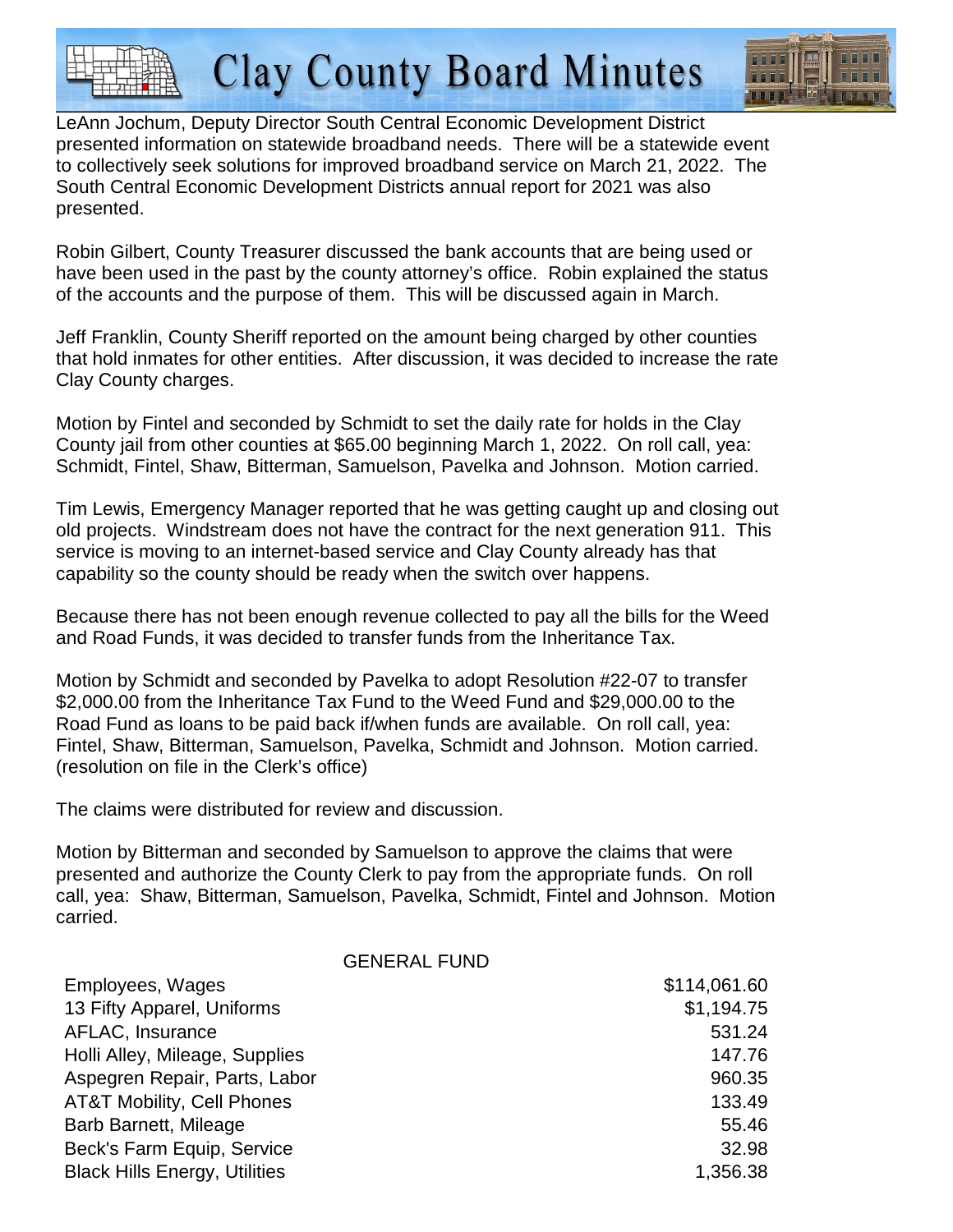

| Blue Cross Blue Shield, Ins.                         | 78,265.87 |
|------------------------------------------------------|-----------|
| Bockstadter & Glen Law LLC, Attorney Fees            | 367.47    |
| Brown's Thrift Store, Supplies                       | 15.68     |
| Capital Business Systems, Inc., Copier lease         | 104.67    |
| Capital One, Supplies                                | 95.22     |
| Carpenter & Skalka Court Reporting, Inc., Deposition | 69.50     |
| Denise Carroll, Locks                                | 222.56    |
| Mike Carroll, Supplies                               | 14.85     |
| Cash-Wa Distributing, Food, Supplies                 | 742.61    |
| City of Clay Center, Utilities,                      | 633.04    |
| <b>Clay County News, Advertising</b>                 | 2,059.00  |
| <b>Clay County Treasurer, Postage</b>                | 899.96    |
| Clearfly, Phone                                      | 440.23    |
| <b>Collection Associates, Garnishment</b>            | 333.52    |
| Colonial Life, Ins                                   | 740.78    |
| <b>Consolidated Management Company, Jail School</b>  | 146.97    |
| Cooney Refrigeration LLC, Water heater               | 3,187.94  |
| Cornerstone Bank, Withholdings & Retirement, checks  | 56,672.19 |
| CPI, Fuel                                            | 3,540.14  |
| Credit Management Services Inc., Garnishment         | 149.14    |
| Culligan's of Hastings, Rent                         | 11.00     |
| Jill Cunningham, Attorney Fees                       | 232.75    |
| DAS, Services                                        | 795.52    |
| <b>Dollar General, Supplies</b>                      | 163.08    |
| Eakes, Supplies                                      | 2,152.54  |
| <b>Fairfield Opera House, Safety Meeting</b>         | 1,155.06  |
| Farmers & Son Funeral Home, Burial                   | 2,000.00  |
| Cara Felber, Mileage                                 | 28.08     |
| First Concord Benefits Group, Sec. 125               | 6,994.72  |
| <b>Friesen Chevrolet, Service</b>                    | 719.34    |
| Galls, Supplies                                      | 222.04    |
| <b>General Collection Co, Garnishment</b>            | 285.39    |
| Goding Law LLC, Attorney Fees                        | 731.50    |
| Shawn Hagerty, Autopsy Admin Service                 | 75.00     |
| Hamilton County Treasurer, VSO Contract              | 2,291.67  |
| Hometown Leasing, Lease                              | 1,292.48  |
| Deborah Karnatz, NACREC membership                   | 75.00     |
| Madison National Life, Ins.                          | 188.57    |
| Menards, Supplies                                    | 1,155.50  |
| Microfilm Imaging Systems, Rental                    | 49.00     |
| Mid NE Individual Services, 2nd & 3rd Qtr            | 3,271.00  |
| MIPS, Service, Supplies                              | 2,973.35  |
| Murray Law PC, Attorney Fees                         | 826.50    |
| Nationwide, 457 Plan                                 | 775.00    |
| NE Assoc of County Officials, Registration           | 160.00    |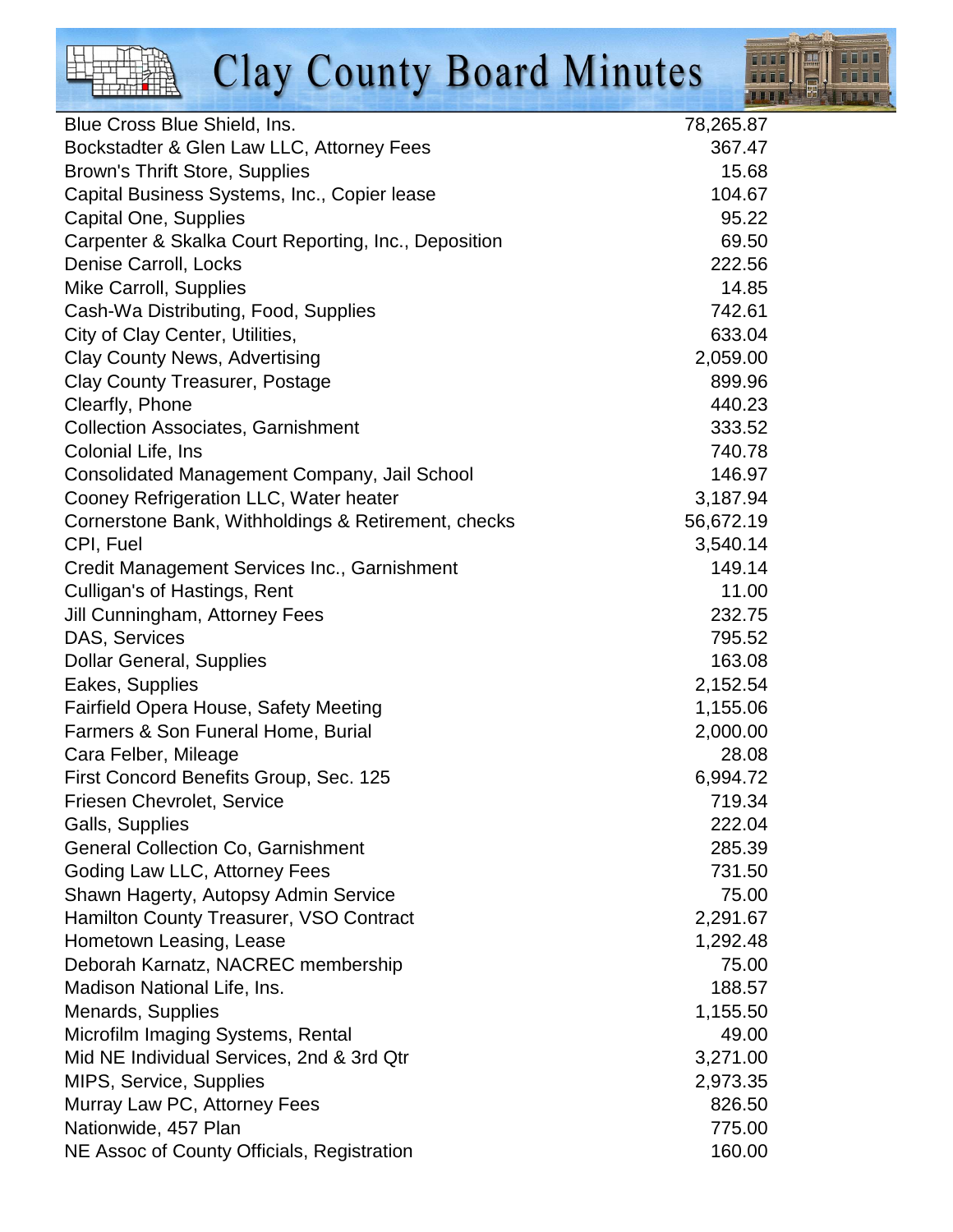

| NE Assoc of County Treasurers, NACT dues        | 50.00       |
|-------------------------------------------------|-------------|
| NE Assoc of Emergency Managers, NAEM Conference | 220.00      |
| NE Law Enforcement Training Center, Lodging     | 475.00      |
| Nebraska.gov                                    | 108.50      |
| Mariah Newmyer, Mileage                         | 47.97       |
| <b>Platte Valley Communications, Service</b>    | 3,027.00    |
| PrecisionIT, Server, Service, Supplies          | 1,747.75    |
| Quality Sound & Communications, Rental          | 147.00      |
| Rod's Total Property, Snow removal              | 515.00      |
| South Central Area Law Enforcement, Annual Dues | 1,000.00    |
| Secretary of State Elections Division, Supplies | 10.00       |
| Skalka & Baack Law Firm, Attorney fees          | 3,233.72    |
| Smart Sign, Asset tags                          | 180.00      |
| South Central Public Power Dist., Utilities     | 1,817.85    |
| Stehlik Law Firm, Attorney fees                 | 393.50      |
| Sullivan Shoemaker, Attorney Fees, Disposition  | 2,810.50    |
| <b>Sutton Lumber, Supplies</b>                  | 46.68       |
| TK Elevator Corporation, Maintenance contract   | 353.16      |
| Unite Private Network, LLC., Internet           | 1,606.00    |
| <b>US Bank, Supplies</b>                        | 235.05      |
| <b>US Cellular, Cell Phones</b>                 | 1,068.20    |
| Brandy VanDewalle, Mileage                      | 112.32      |
| Verizon Wireless, Cell Phones                   | 40.01       |
| Vision Service Plan (CT), Vision                | 414.27      |
| White Bear Lincoln, Ford Explorer               | 33,800.00   |
| Windstream, Service                             | 654.95      |
| Woodward's, Garbage                             | 367.50      |
| <b>ROAD FUND</b>                                |             |
| Employees, Wages                                | \$54,044.36 |
| <b>Action Auto Supply, Supplies</b>             | 388.63      |
| AFLAC, Insurance                                | 1,248.47    |
| Auca Chicago, Supplies                          | 721.26      |
| Aurora Cooperative Elevator, Supplies           | 15.25       |
| Beck's Farm Equip, Service                      | 396.24      |
| <b>Black Hills Energy, Utilities</b>            | 1,470.75    |
| Blue Cross Blue Shield, Ins.                    | 2,334.32    |
| <b>Card Services, Supplies</b>                  | 405.29      |
| Certified Truck & Trailer Repair, Parts, Labor  | 1,703.51    |
|                                                 |             |

Clay County Sheriff, Inspection 10.00

City of Clay Center, Utilities 101.68 City of Edgar, Utilities 52.00 City of Fairfield, Utilities 60.00 City of Harvard, Utilities 72.20

**City of Sutton, Utilities 138.11** 138.11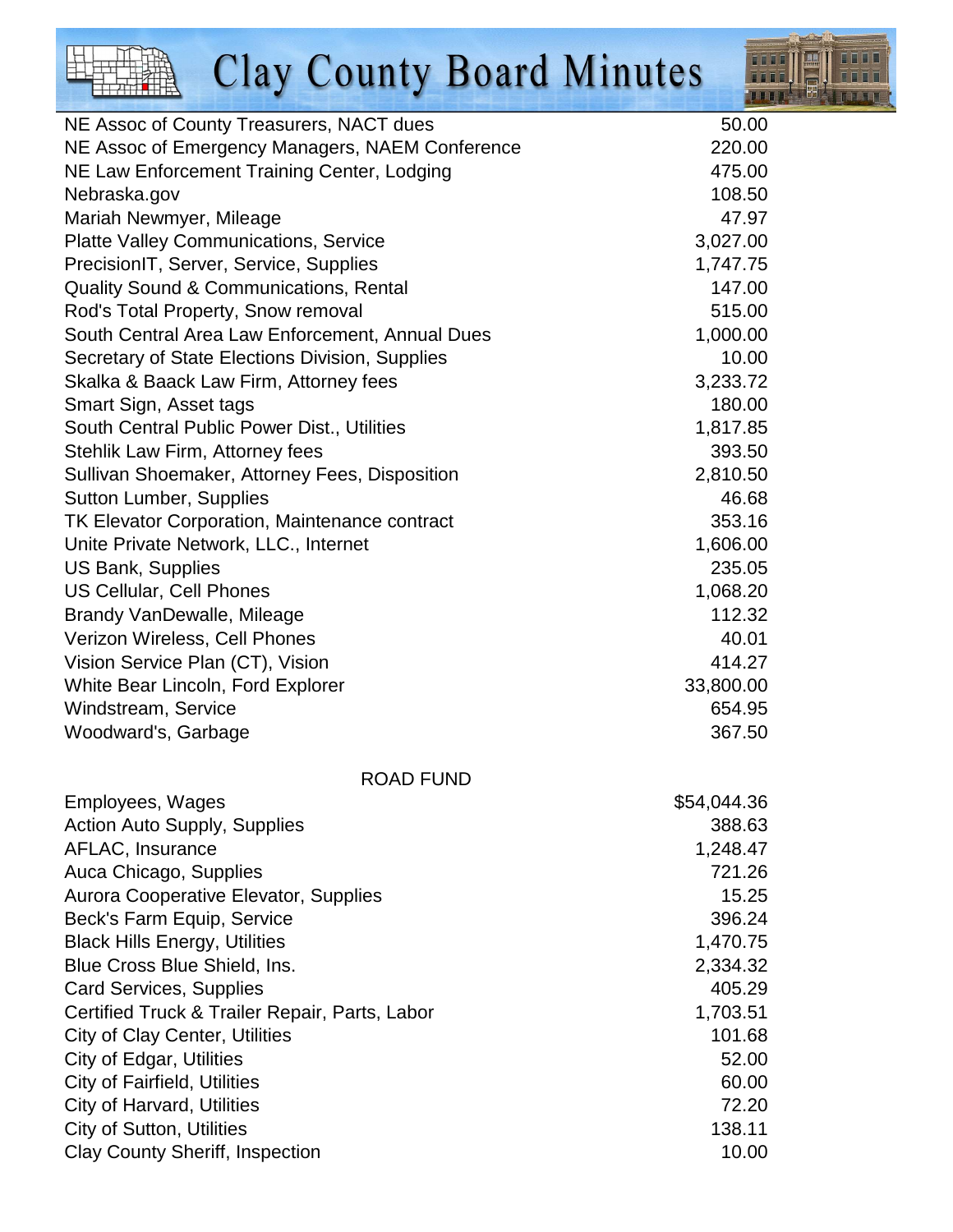

| <b>Clay County Treasurer, Postage</b>          | 10.00            |
|------------------------------------------------|------------------|
| Colonial Life, Ins                             | 548.04           |
| Cornerstone Bank, Withholdings & Retirement    | 28,028.48        |
| CPI, Fuel                                      | 3,100.49         |
| Deweese Sand & Gravel, Gravel                  | 36,670.24        |
| <b>Dollar General, Supplies</b>                | 11.00            |
| Eakes, Supplies                                | 221.98           |
| <b>Extreme Transfer, Used tires</b>            | 2,000.00         |
| <b>Fastenal Company, Supplies, Barricades</b>  | 1,030.99         |
| First Concord Benefits Group, Sec. 125         | 315.00           |
| <b>Fleet Pride, Supplies</b>                   | 3.5 <sub>0</sub> |
| Friesen Chevrolet, Supplies, Tire, Vehicle     | 20,992.52        |
| George Bros. Propane, Fuel                     | 11,275.97        |
| George's 66 Service, Fuel                      | 517.84           |
| Hamilton Telecommunication, Internet           | 85.98            |
| <b>Island Supply Welding, Supplies</b>         | 357.09           |
| John Deere Financial, Parts                    | 212.96           |
| Ken & Al's, Fuel                               | 726.90           |
| Kully Pipe & Steel, Supplies                   | 470.50           |
| <b>LCL Truck Equipment, Supplies</b>           | 891.95           |
| Madison National Life, Ins.                    | 50.74            |
| Menards, Supplies                              | 99.72            |
| Mid-Nebraska Aggregate Inc, Supplies           | 16,795.92        |
| Midwest Service, Culverts, Supplies            | 39,053.05        |
| MIPS, Service                                  | 133.20           |
| Murphy Tractor & Equip., Parts                 | 45.15            |
| <b>NAPA Auto Parts, Supplies</b>               | 275.05           |
| Nationwide, 457 Plan                           | 350.00           |
| Newman Traffic Signs, Supplies                 | 486.81           |
| NMC Exchange, Parts                            | 107.48           |
| Nutrien Ag Solutions, Inc, Supplies            | 310.83           |
| Petro Plus, Tires                              | 15,757.80        |
| <b>Protex Central, Supplies</b>                | 160.23           |
| R & K Services, Fuel                           | 1,481.67         |
| <b>Richweld Fabrication, Parts &amp; Labor</b> | 5,647.15         |
| Sarah's Cleaning, Service                      | 300.00           |
| Shirt Shack, Uniform                           | 116.00           |
| South Central Public Power, Utilities          | 544.67           |
| <b>Southern Power Dist., Utilities</b>         | 123.40           |
| <b>Sutton Lumber, Supplies</b>                 | 15.99            |
| <b>Transit Works, Supplies</b>                 | 146.35           |
| True Blue Diesel, Parts & Labor                | 4,546.41         |
| <b>US Bank, Supplies</b>                       | 524.00           |
| Van Diest Supply, Supplies                     | 2,107.50         |
| Village of Trumbull, Utilities                 | 85.60            |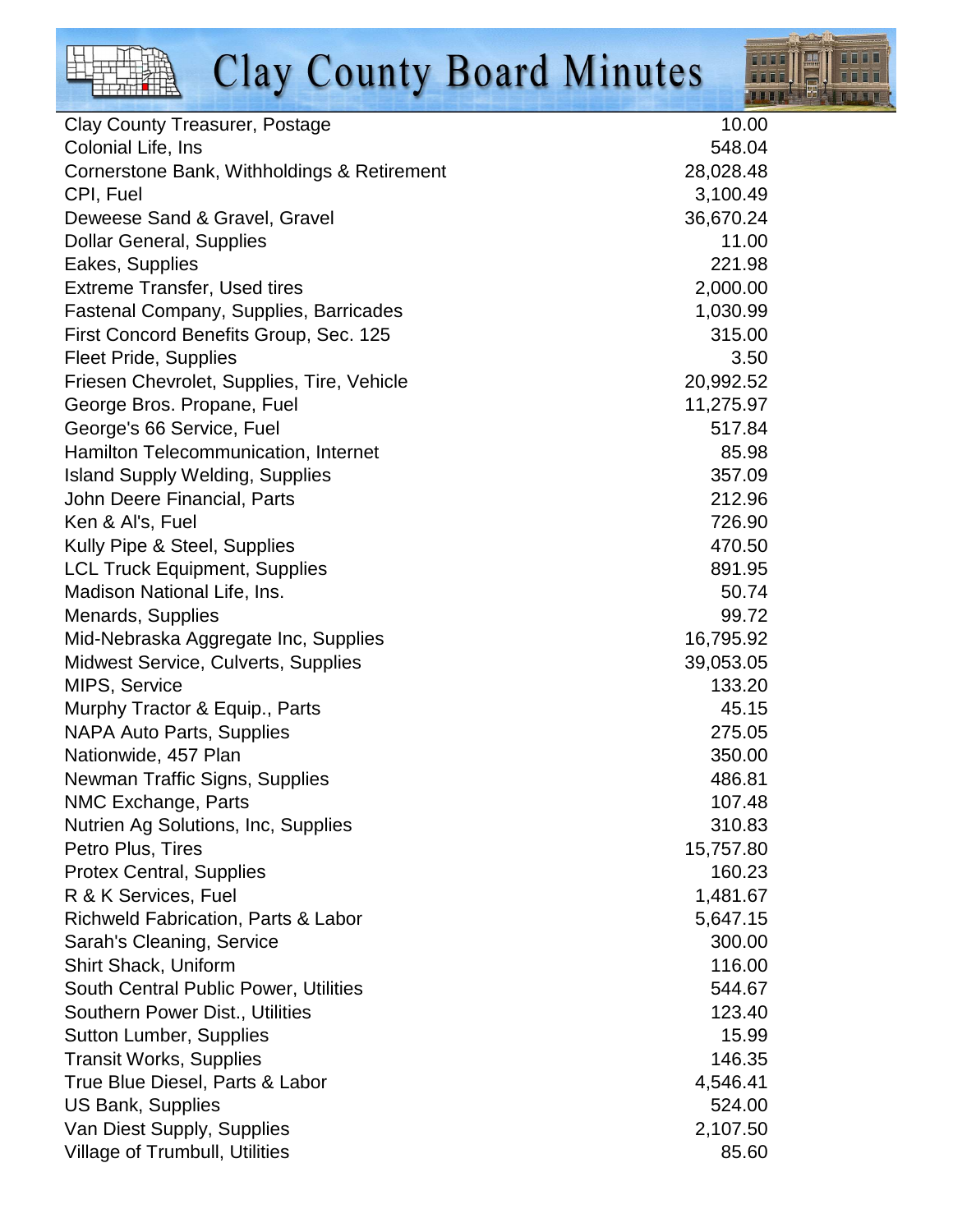| <b>Clay County Board Minutes</b>                                     | FIFITH T        |
|----------------------------------------------------------------------|-----------------|
| Vision Service Plan (CT), Vision                                     | 216.42          |
| Windstream, Service, Internet                                        | 527.79          |
| Woodward's, Garbage                                                  | 55.00           |
| <b>ROD P M FUND</b>                                                  |                 |
| MIPS, Service, Supplies                                              | \$456.66        |
| <b>HEALTH FUND</b>                                                   |                 |
| Employees, Wages                                                     | \$8,729.96      |
| Leslie Anderson, Mileage                                             | \$9.36          |
| Apple Inc, Supplies                                                  | 99.00           |
| Blue Cross Blue Shield, Ins.                                         | 260.98          |
| Denise Carroll, Grant Supplies                                       | 135.77          |
| <b>Clay County News, Advertising</b>                                 | 78.39           |
| Colonial, Ins                                                        | 190.59          |
| Cornerstone Bank, Withholdings & Retirement                          | 4,152.88        |
| Culligan's of Hastings, Rent                                         | 36.00           |
| First Concord Benefits Group, Sec. 125                               | 225.00          |
| <b>Flood Communications, Supplies</b>                                | 1,810.00        |
| <b>Hopkins Medical Products, Supplies</b>                            | 46.95           |
| Donna Jensen, Mileage, Supplies                                      | 131.27          |
| Madison National Life, Ins.                                          | 7.10            |
| Sara Marshall, Mileage                                               | 330.53          |
| Memorial Health Clinic, Consultant Fee                               | 100.00          |
| Nationwide, 457 Plan                                                 | 100.00          |
| <b>Precision IT, Service</b>                                         | 112.50          |
| Judy Schwenk, Mileage                                                | 16.38           |
| Alyce Sherman<br><b>US Post Office</b>                               | 14.63<br>73.60  |
| Vision Service Plan (CT), Vision                                     | 28.17           |
|                                                                      |                 |
| <b>911 FUND</b>                                                      |                 |
| <b>Black Hills Energy, Utilities</b>                                 | \$131.21        |
| South Central Public Power District, Utilities                       | \$65.66         |
| Windstream, Service, Internet                                        | 381.31          |
| E911 FUND                                                            |                 |
| Windstream, Service, Internet                                        | 1,031.04        |
|                                                                      |                 |
| <b>WEED FUND</b>                                                     |                 |
| Employees, Wages                                                     | \$1,852.72      |
| AFLAC, Insurance                                                     | 52.78           |
| Beck's Farm Equip, Supplies                                          | 17.28           |
| <b>Black Hills Energy, Utilities</b><br>Blue Cross Blue Shield, Ins. | 98.87<br>250.46 |
|                                                                      |                 |